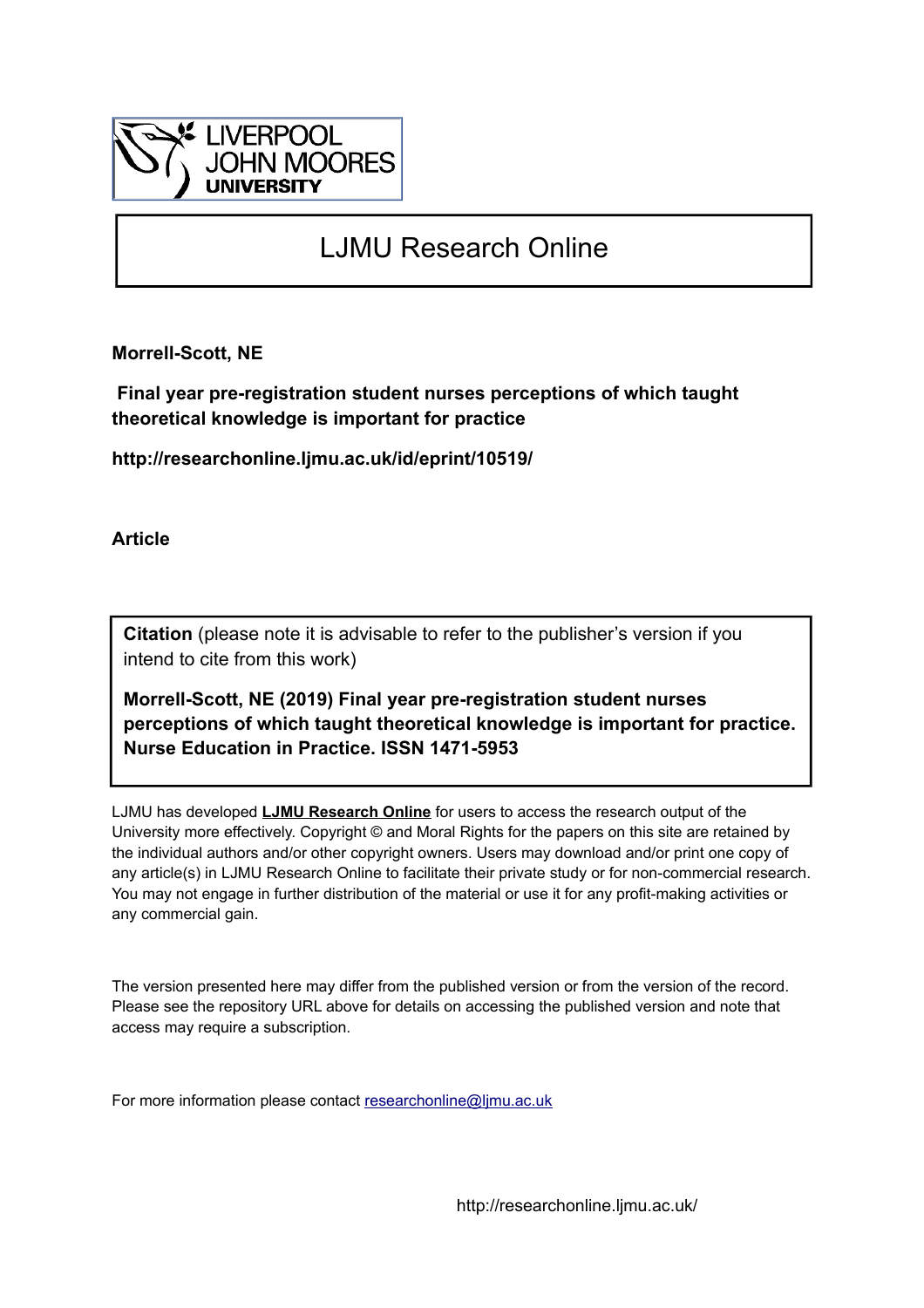# **Final year pre-registration student nurses perceptions of which taught theoretical knowledge is important for practice**

#### **Abstract**

This research illuminates the perceptions of eighteen final year undergraduate preregistration student nurses, to understand what theoretical knowledge was perceived to be useful during their pre-registration nursing education, and what was not. The research adopted a qualitative phenomenological approach, and utilised a sample size of eighteen final year student nurses as the data source. The data collection method consisted of semi-structured interviews and the study took place at a Higher Education Institution within the North West of England approved to provide pre-registration nurse education. Participants provided their data during their final year of their undergraduate pre-registration nursing programme, via semi-structured, digitally recorded interviews, which were transcribed verbatim. The transcribed interviews were then analysed using Interpretive Phenomenological Analysis. The findings generated three themes, these were; important knowledge to learn for everyday practice, irrelevant for my future role, and, can we have some more? Findings demonstrate what aspects of the taught curriculum student nurses perceive to be of use to their practice, and why they perceive this to be the case. This affects how student nurses approach their learning during their nursing education. In addition it was clear what participants perceived was not useful for their practice and why this was the case. Additionally, participants offered suggestions of what they would also like adding to their curriculum, and provided insights for what they would like adding to the curriculum, which can be used for enhancing this. This is useful when developing future curricula to understand which aspects student nurses learn in a deep and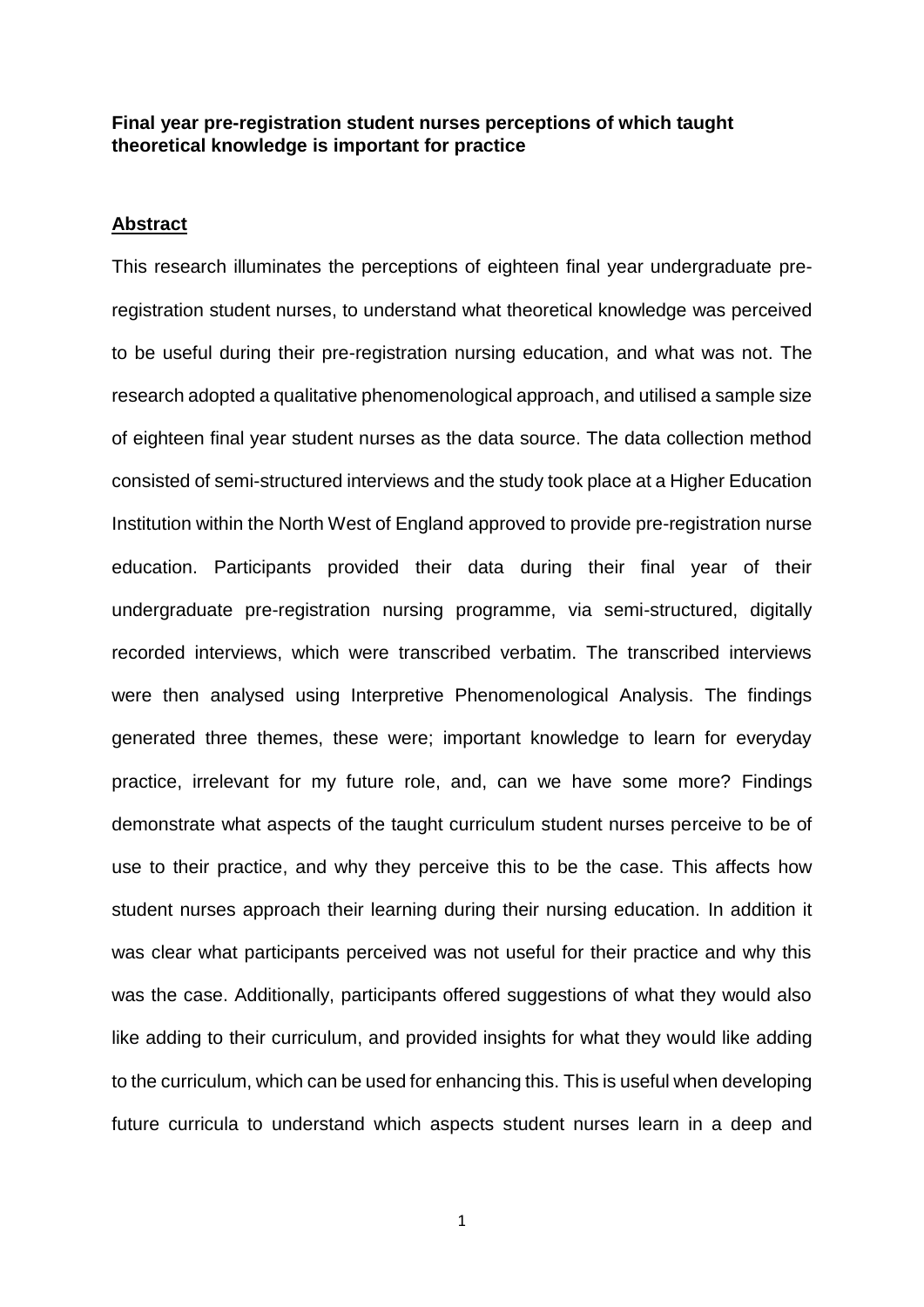superficial way. This can provide a useful insight for to ensure that patient care is not compromised.

Keywords: theoretical knowledge, practice knowledge, transition, student learning, preparation for practice

#### *Introduction/ Background*

Currently, the National Health Service (NHS) is under the highest amount of pressure it has ever faced since its conception in 1948 (NHS England, 2013). This is due to rising numbers of patients with chronic illnesses and complex care needs, a growing and ageing population, and continuing staffing shortages (NHS England, 2013). These are not solely UK issues but are also global challenges (Edmonson et al, 2017). In addition to this, there are new technologies and treatments that are advancing on a daily basis and this can create an evolving state of change, which can cause increased pressures for staff. This melting pot of change and advancement can create challenges to adequately prepare pre-registration student nurses for transition to registrant as a Registered Nurse (RN).

The 21<sup>st</sup> century brought significant changes to the health needs of the world (Andre and Barnes, 2010). Globally, nurses of the 21<sup>st</sup> century need to be able to have the relevant knowledge and skills, to be able to safely and competently care for a diverse array of patients (Nielsen et al, 2013). The health needs of any nation are said to be critically dependent on the relevant and appropriate education of its nurses (Turale, 2011), and as such it is vital that nurse educators understand student perceptions of their education, for coordinating their preparation to registrant status.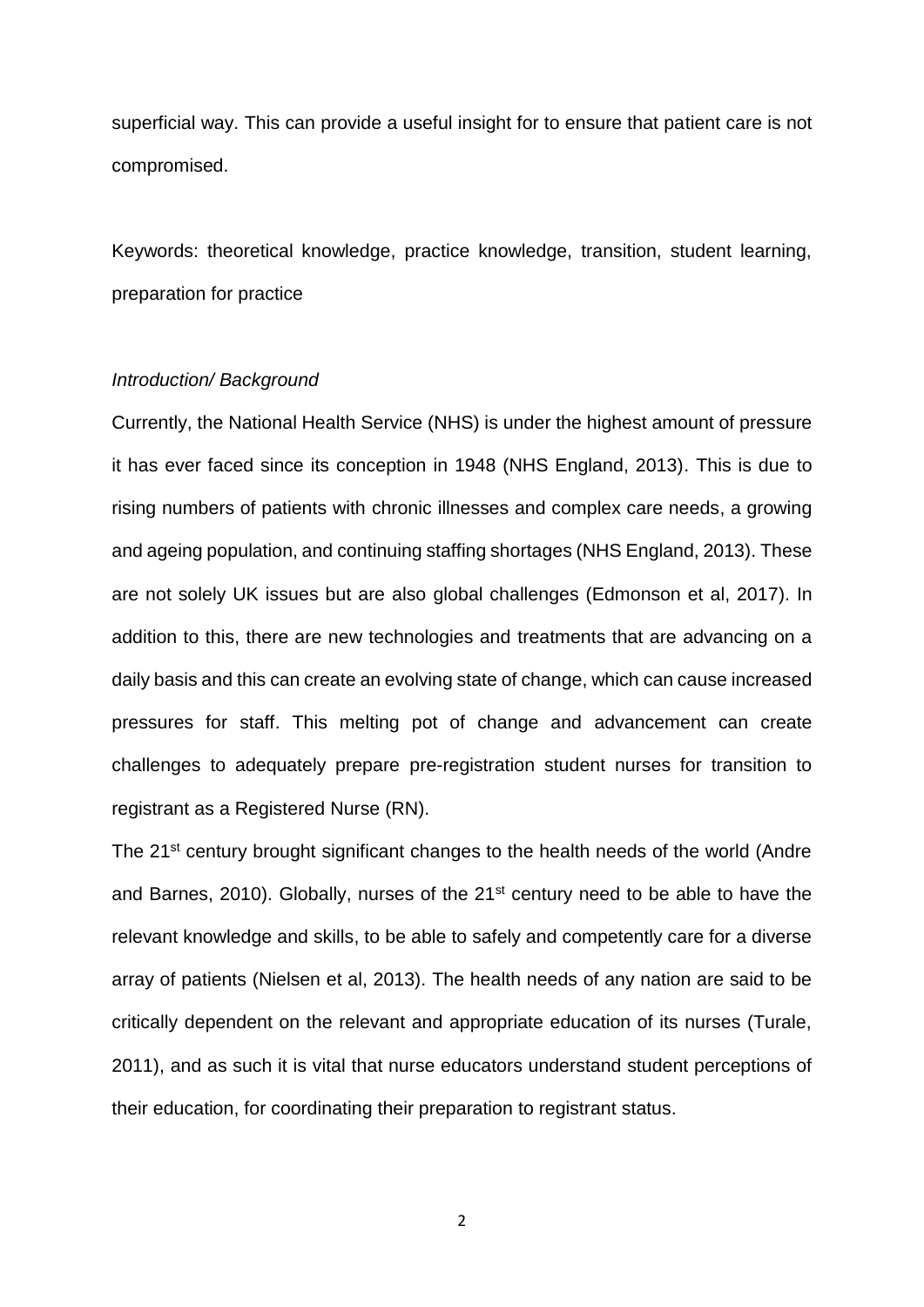The necessity to 'hit the ground running' and the associated ability for new registrants to be equipped with the skills and knowledge to practice effectively, has been long discussed within nursing literature (Wolff, Pesut and Regan, 2010; McKenna et al, 2006; Greenwood, 2000). It has been suggested that worldwide, new registrants feel that their pre-registration education has not prepared them adequately for their new working life (Pennbrant et al, 2013; Pike and O'Donnell, 2010). Additionally, it is suggested that this ill preparation could have been rectified by developing critical thinking skills and clinical skills (Pennbrant et al, 2013; Pike and O'Donnell, 2010; Kelly and Courts, 2007).

## **Research aim**

The aim of the study was to explore what theoretical knowledge pre-registration student nurses perceived was useful from their programme of study.

## **Research Methodology**

The analysis of this this study, was generated as part of a larger research study which explored the pre-registration nursing curricula. This phenomenological research was conducted from a constructivist position. In essence, constructivism is a process of idea sharing amongst individuals who learn through appraising and embracing knowledge (Fosnot and Perry, 2005). A key product of constructivism is that following the research, action should be encouraged from it (Brown Wilson and Clisset, 2010). This is congruent with the research aims of examining the student perspective of the curriculum. A key product of constructivism is that following the research, action should be encouraged from it (Brown Wilson and Clisset, 2010). This was a longer-term aim following this research being completed, to allow positive changes to the curriculum,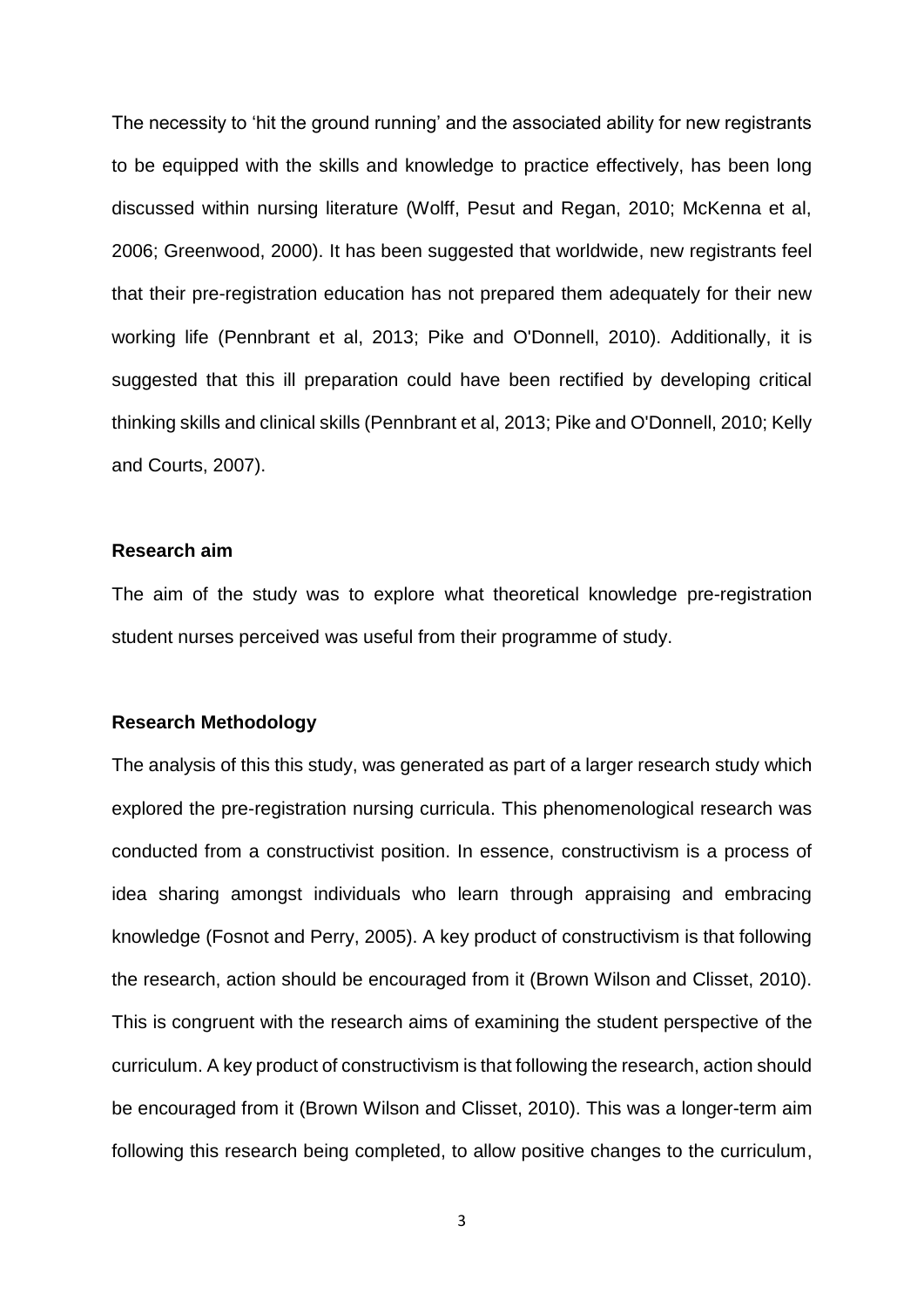and illuminate pre-registration student nurses perspectives of how the curriculum prepared them for practice.

Qualitative methods are increasingly being used to reach areas of insight that other methods cannot reach (Pope and Mays, 2006) and as such, assisted with providing a detailed insight into the perceptions and experiences of the participants. As qualitative research focuses on subjective information, the advantage is that it does not attempt to predict or control the phenomenon of interest (Rebar et al, 2011), underpinning the rationale for the use of qualitative data within the research. Grossoehme (2014) discusses the robust nature of utilising the qualitative approach, and it was important that the research was robust and reflective of the participant's perceptions. The aim was to gather 'real' data, demonstrating perceptions and lived experiences, this links with the phenomenological approach utilised.

Phenomenology aims to discover and develop understanding of experiences as identified by those living the experience (Rebar et al, 2011; Polit and Beck, 2010). Phenomenology is said to put a value on experience and consider the whole person, examining resarch in a very holistic manner (Oiler, 1982), mirroring nursing which examines patients from a holistic view. Phenomenology is suited to research in social sciences, health, and education (Cresswell, 2007), further supporting why this was used due to the research subject being nursing education. Another rationale for using a phenomenological approach is that the lived experiences of the participants, both positive and negative, are important (Liu et al, 2010). In terms of this research, the aim was to illuminate student nurses perspectives to highlight their perceptions and gain an insight why this may be the case. Additionally this may allow for teaching and learning practices to be developed within pre-registration curriculum. Not only for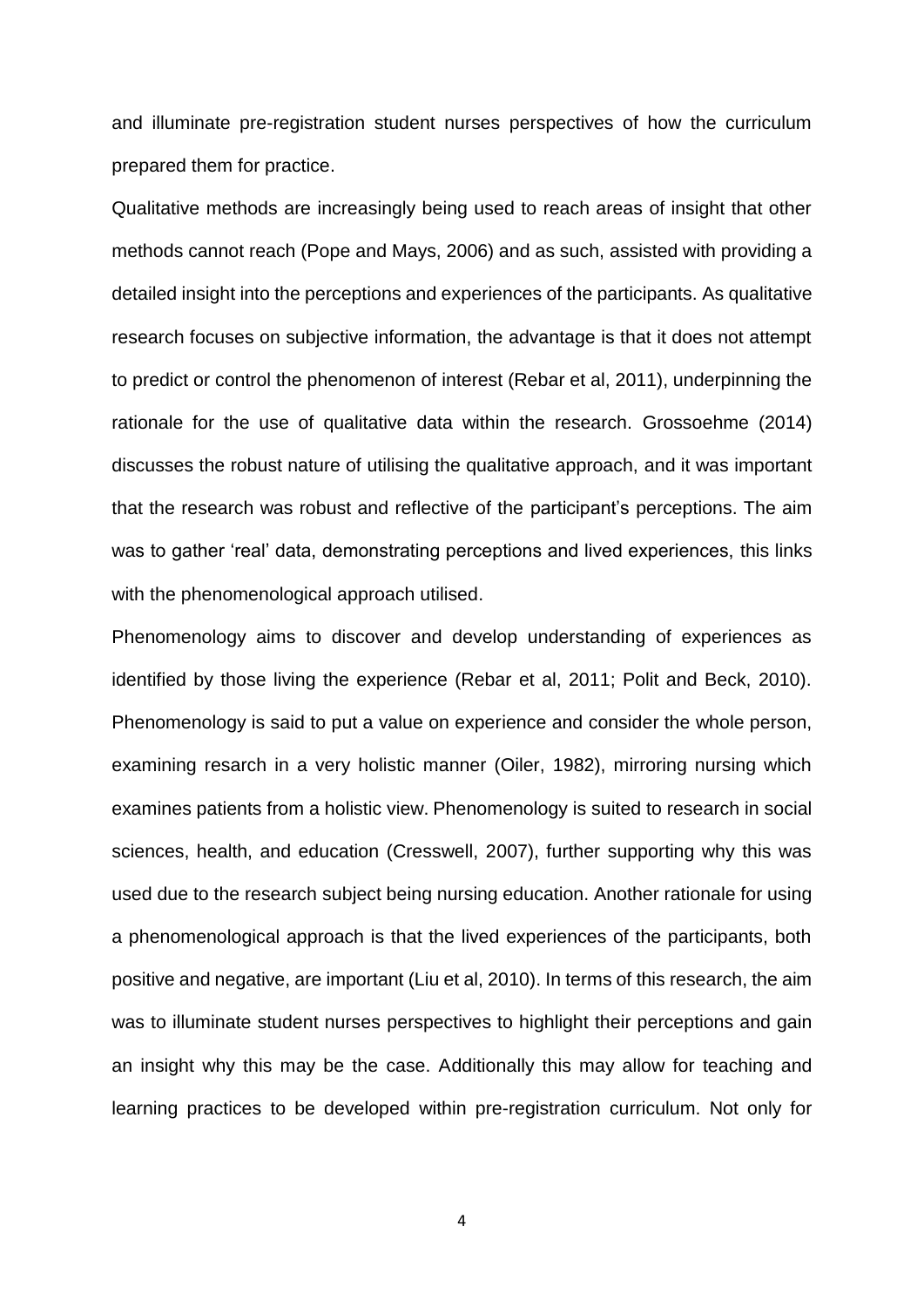currilculum development, but also teaching and learning strategies which could ultimately improve nursing practices.

## **Ethical considerations**

Ethical issues relating to the undertaking of research have been well documented within the literature (Gerrish and Lacey, 2006; Lankshear and Knobel, 2006; Parahoo, 2006; Butler, 2003), and this is an extremely important aspect of any research. Ethical approval was granted through the HEI that the research took place in, approval reference no: RS2014/95. In addition to local ethical policies adherence was also made to the British Education Research Association (BERA) (2011), NMC (2015) Professional Code, and RCN (2011) research guidelines. To comply with BERA (2011) guidelines, professionalism was maintained and participants were treated with sensitivity, fairness and dignity. Coincidentally, these are some of the underlying principles of nursing practice, as stated within the NMC (2015) Professional Code. Participants provided their informed consent, this included them confirming that they understood that their anonymity and confidentiality would be maintained. In addition to this, participants were aware that they could withdraw from the study at any time.

## **Recruitment and sampling**

The method of sampling must be appropriate to ensure that the research is of a good quality (Gray, 2014; Streubert and Carpenter, 2011). A purposive sample technique was used, from a population of ninety-eight final year pre-registration nursing students from one UK Higher Education Institution (HEI). The sample size was eighteen participants. Purposive sampling is a sampling strategy in which participants are selected as being representative of a larger population (Gray, 2014), which was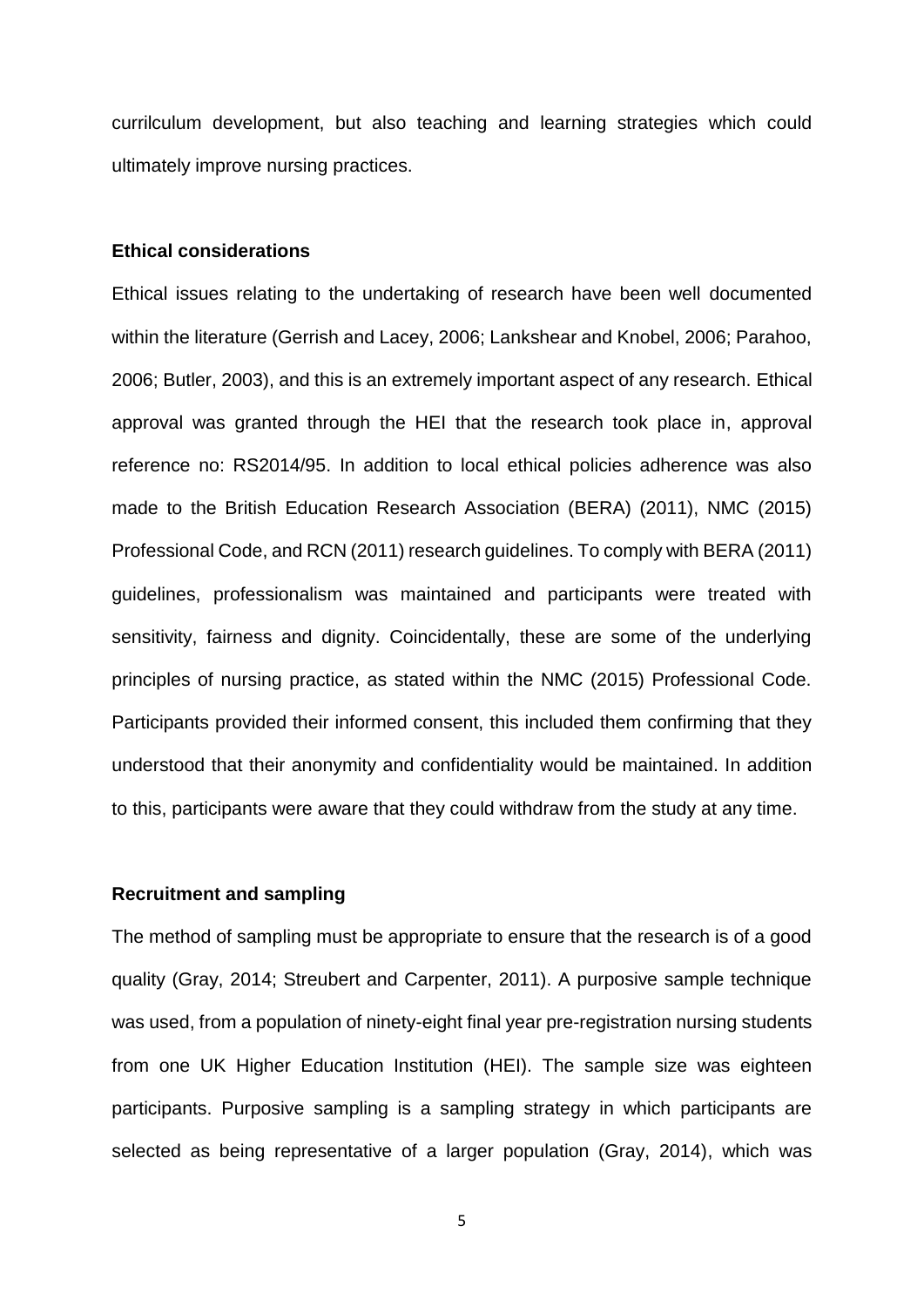applicable to the sample used. Purposive samples have been used in many studies relating to nursing and nurse education from large cohorts (Laurencelle, Scanlan and Brett, 2016; Watts and Davies, 2014). Justification for using this group of participants was due both to their knowledge and experience of being a pre-registration student nurse. Participants were currently 'living' both the curriculum and the hospital experience through placements. Therefore, they had the knowledge and experience of what they felt was needed to practice, and what was being taught. Participant demographic Table1. demonstrates who made up the total participant sample.

| <b>Participant number</b> | <b>Sex</b> | <b>Current Age</b> |
|---------------------------|------------|--------------------|
| $\mathbf{1}$              | Female     | 21                 |
| $\overline{2}$            | Female     | 21                 |
| 3                         | Female     | 41                 |
| 4                         | Female     | 25                 |
| 5                         | Female     | 24                 |
| 6                         | Male       | 21                 |
| 7                         | Female     | 25                 |
| 8                         | Female     | 23                 |
| 9                         | Female     | 21                 |
| 10                        | Female     | 45                 |
| 11                        | Male       | 23                 |
| 12                        | Female     | 37                 |
| 13                        | Female     | 25                 |
| 14                        | Female     | 35                 |
| 15                        | Female     | 21                 |
| 16                        | Female     | 21                 |
| 17                        | Female     | 22                 |
| 18                        | Female     | 40                 |

Table 1. Participant demographics table

# **Data collection**

The depth and detail required to answer the research questions, meant that semistructured interviews were chosen as the data collection method for this research (Gray, 2014). This is linked to the qualitative phenomenological approach, which also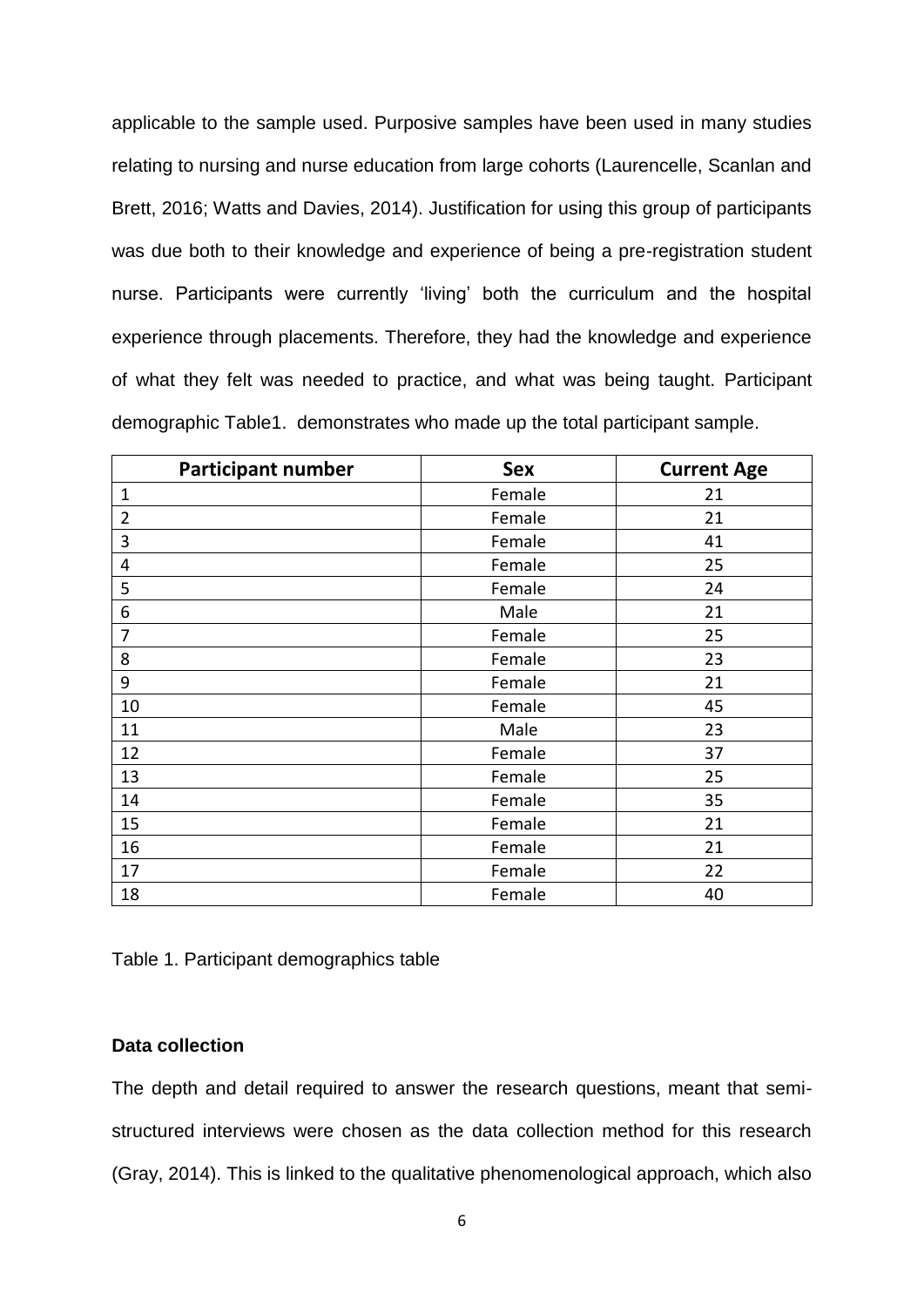sought to gain detailed, rich data of lived experiences. Healthcare researchers (DiCicco-Bloom and Crabtree, 2006) often use individual in-depth interviews, allowing for further exploration of attitudes and experiences, which can be expanded upon during the interview.

Interviews are a way of people discussing their interpretations of the world in which they live (Cohen, Manion and Morrison, 2007); this closely aligns to the principles of phenomenology. As a theoretical perspective, phenomenology uses relatively unstructured methods of data collection (Gray, 2014); this allows the individual to expand on their responses to highlight their lived experience, without being constrained by set questions. Interviews are said to require high-level interpersonal skills (Oppenheim, 1996), which is akin to nursing. Clucas and Chapman (2014) in a study, which utilised final year student nurses, also noted how the use of interviews allowed for a flexible, yet thorough, approach to exploring responses.

It should be acknowledged that interviews are not a normal conversation as they are pre-arranged; question based, and have a specific purpose (Cohen, Manion and Morrison, 2007). Whilst interviews are an 'abnormal' situation, it was important to allow the participants to feel as comfortable and relaxed as possible to answer questions honestly. The interview schedule was followed to guide questioning. Eighteen audiorecorded semi-structured interviews, ranging from a duration of twenty minutes to one hour in length of time were undertaken. Other nursing research studies (Felstead and Springett, 2016; Valizadeh et al, 2016; Clucas and Chapman, 2014) have used this approach with similar durations of interviews, and this provided assurance that the interview timings were appropriate.

## **Data analysis**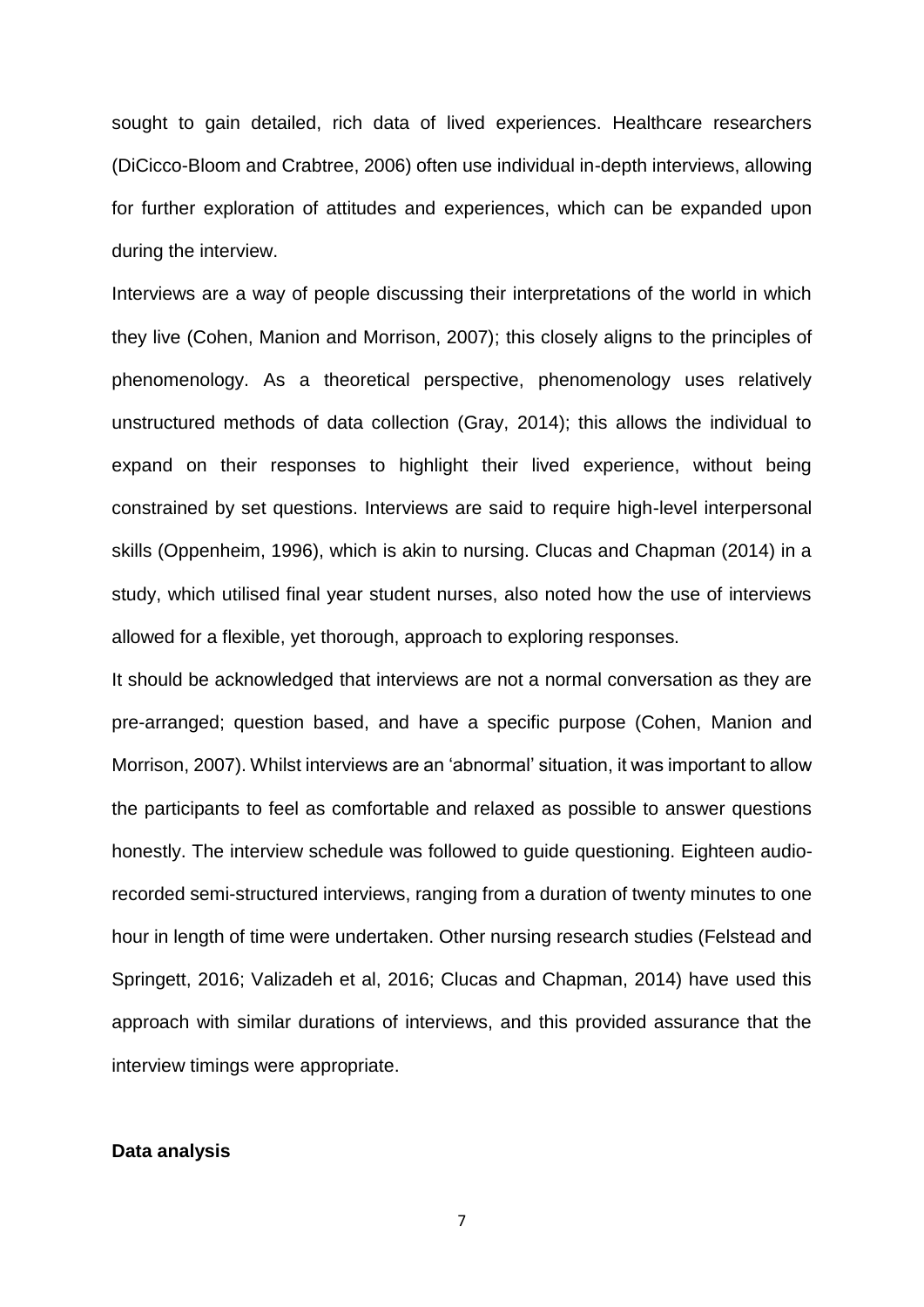This research used Interpretive Phenomenological Analysis (IPA) as the method of data analysis. The main aim of IPA is to explore in detail the personal and lived experiences of participants (Lyons and Coyle, 2007). This closely aligns with the phenomenological lens used within this study, and so makes it the most appropriate method of data analysis for the study. The aim of IPA is an exploration of how participants make sense of the personal and social world, including particular experiences or events for participants (Smith and Osborn, 2008). The use of IPA is growing within qualitative research, particularly within social and health sciences, due to its commitment to examining how people make sense of life experiences (Smith, Flowers and Larkin, 2009). Small sample sizes suit the use of IPA (Lyons and Coyle, 2007); this coincides with the small sample size of eighteen participants. IPA's theoretical underpinnings arise from phenomenology, and this further supported the rationale for why this method of data analysis was pertinent to this study.

The method of data analysis used was IPA, which consists of a multi stage approach, with each stage building on the next, and this allowed themes to be generated. The process of analysis is an iterative and inductive cycle (Smith, 2007). Smith, Flowers and Larkin (2009) suggest that whilst there is a general stage by stage approach for IPA, this can be used flexibly depending upon sample size and the experience of the researcher. Flexibility and innovation of the researcher is welcomed through IPA to adapt this process to suit the level of expertise and experience.

#### **Data Rigour**

According to Graneheim and Lundman (2004), research findings should have rigour, in relation to the procedures used to generate the themes. Lauckner, Paterson and Krupa (2012) discuss that the rigour of a study, is essential to accurately capture the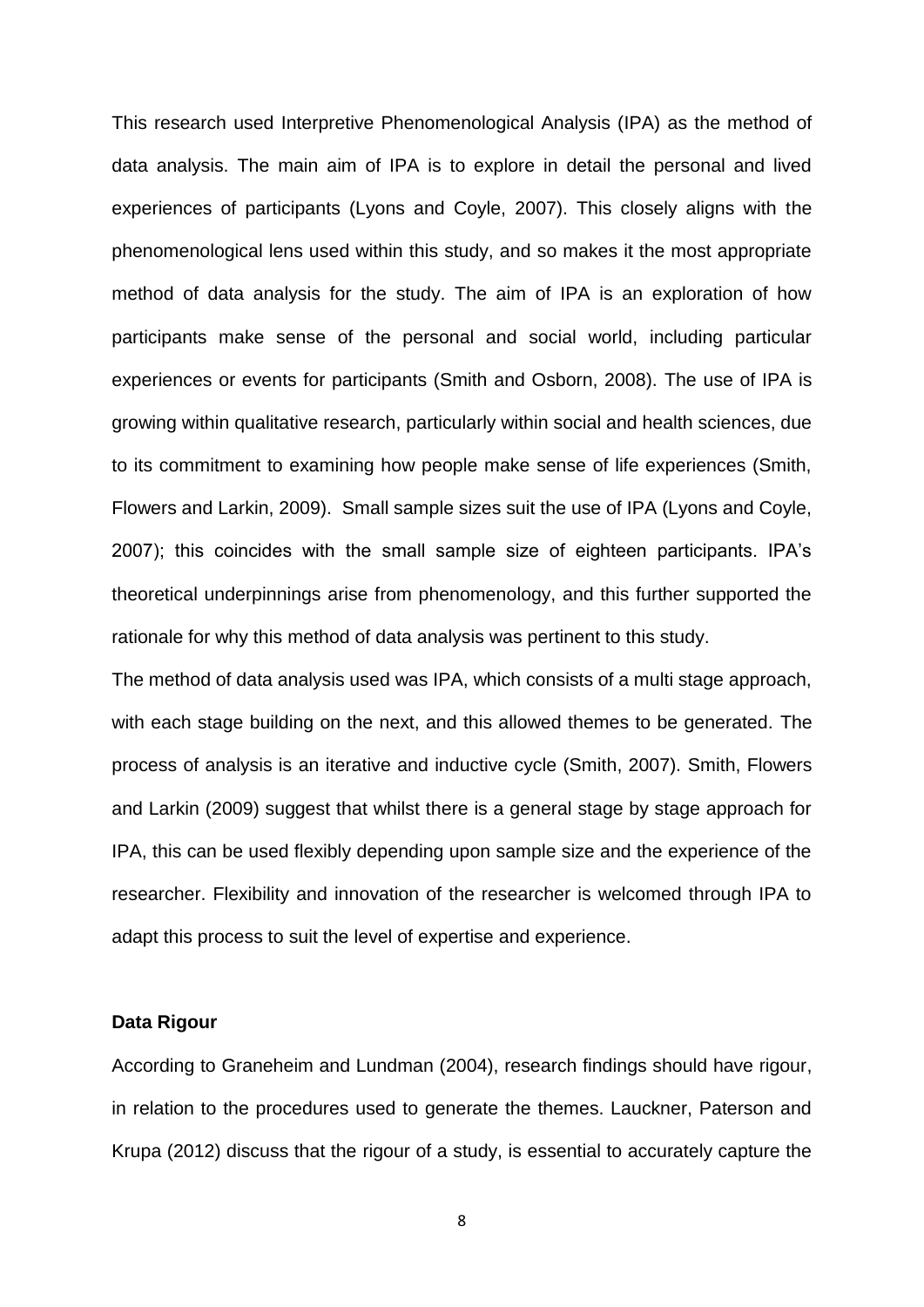phenomenon of interest. This links to the use of the phenomenological approach, as it was this accuracy of the phenomenon that was what was intended to be gained. The use of the excerpt quotes strengthened the demonstration of themes that were generated. To ensure rigour, each transcript was reviewed three times to attempt to ensure that the findings were accurate, to assess that the same themes were coming through, and to assess for outliers and inconsistencies.

## **Findings**

The findings of this research uncovered what this group of final year student nurses perceptions of their curriculum was. Participants considered the whole of their curriculum and what theoretical knowledge they had been taught and had learned. There were three themes generated, these were: important knowledge to learn for everyday practice, irrelevant for my future role, and, can we have some more? The use of participant quotes will be utilised to demonstrate the themes.

#### Important knowledge to learn for everyday practice

Overwhelmingly, sixteen participants suggested that the science-based subjects such as anatomy, physiology, and pathophysiology, are the most important theoretical subjects for clinical practice. Participant 2 suggests that occasionally there is a dissonance between what students understand as valuable to nursing practice and what is not:

*"The only real modules that I remember really helping me with my practice were the skills and the anatomy and physiology, the rest of it was all just a bit pointless" (participant 2)*

Participant 6 further adds to this: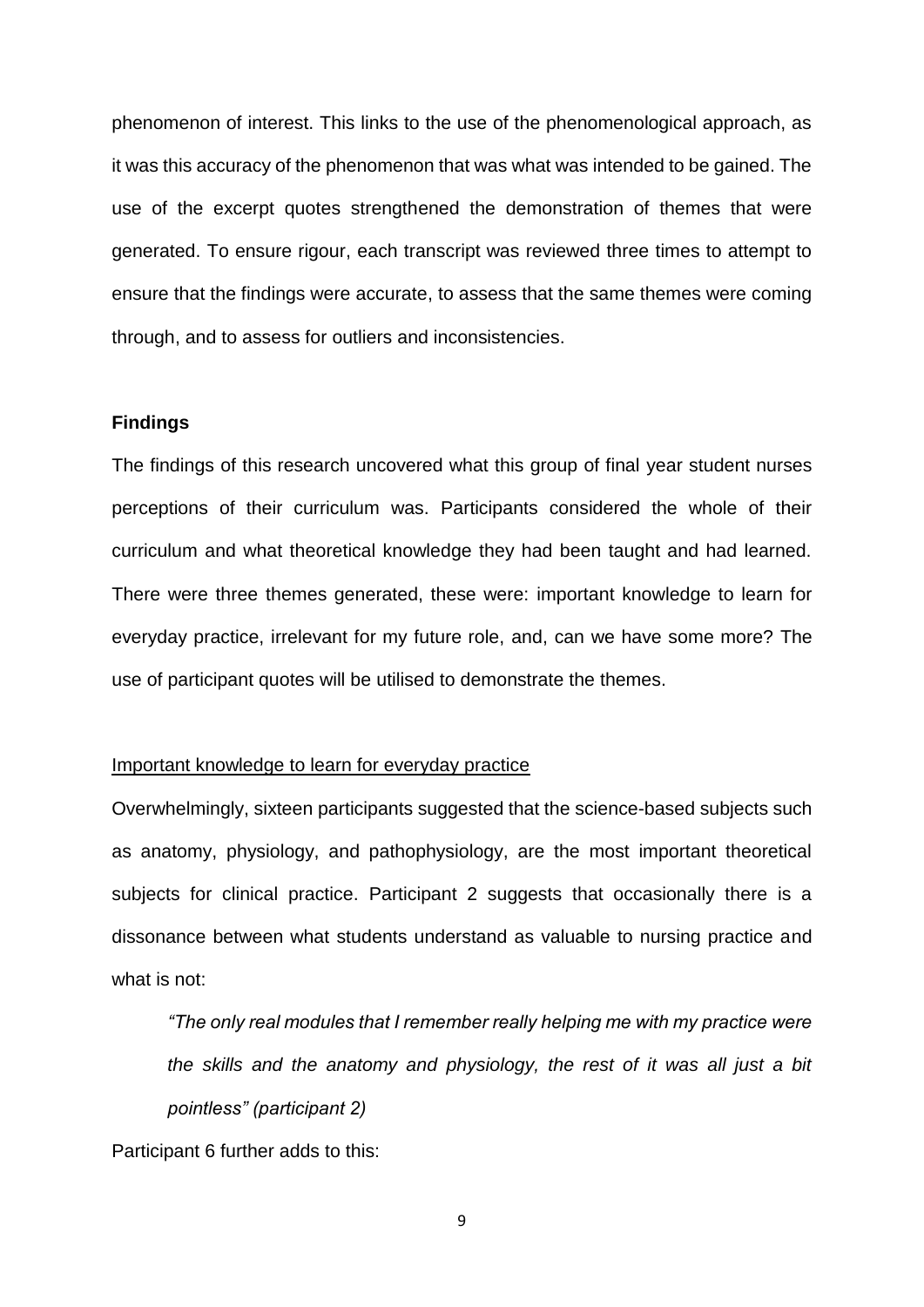*"All we need are the anatomy, physiology, and medications management subjects. All the rest are nonsense, you know like management, leadership, research and ethics. All I want to do is to keep my patients' safe on a day to day basis." (Participant 6)*

Participants place significant value on theoretical subjects they perceive will directly support their nursing practice and patient care. Therefore, this may be why anatomy, physiology, and pathophysiology are frequently mentioned. Participant 4 states:

*"The thing is I'm not saying that the other subjects aren't important because they are, but everything that we do as adult nurses is about patients with illnesses and a better understanding of these illnesses would be helpful to say the least because we need to keep the patients' safe and our registration in fact, I will have just got it and don't want to lose it" (participant 4)*

Participant *3* adds to this:

*"I need the subjects that will help me on the shop floor, the rest of the stuff like, Mental Health nursing, management, leadership and sociology etc. don't help me when I'm trying to save someone's life" (participant 4)*

This highlights what the students perceive useful, and why, and is a significant insight into their perceptions of useful theoretical subjects. There were no other theoretical subjects that participants felt the curriculum needed in order to support them.

#### Irrelevant for my future role

When participants reflected upon the subjects they had studied during the programme, such as mental health nursing, health promotion, law, ethics, management, leadership, research, sociology, and psychology, they asserted that they had not learned much in detail that they could remember about these specialisms. When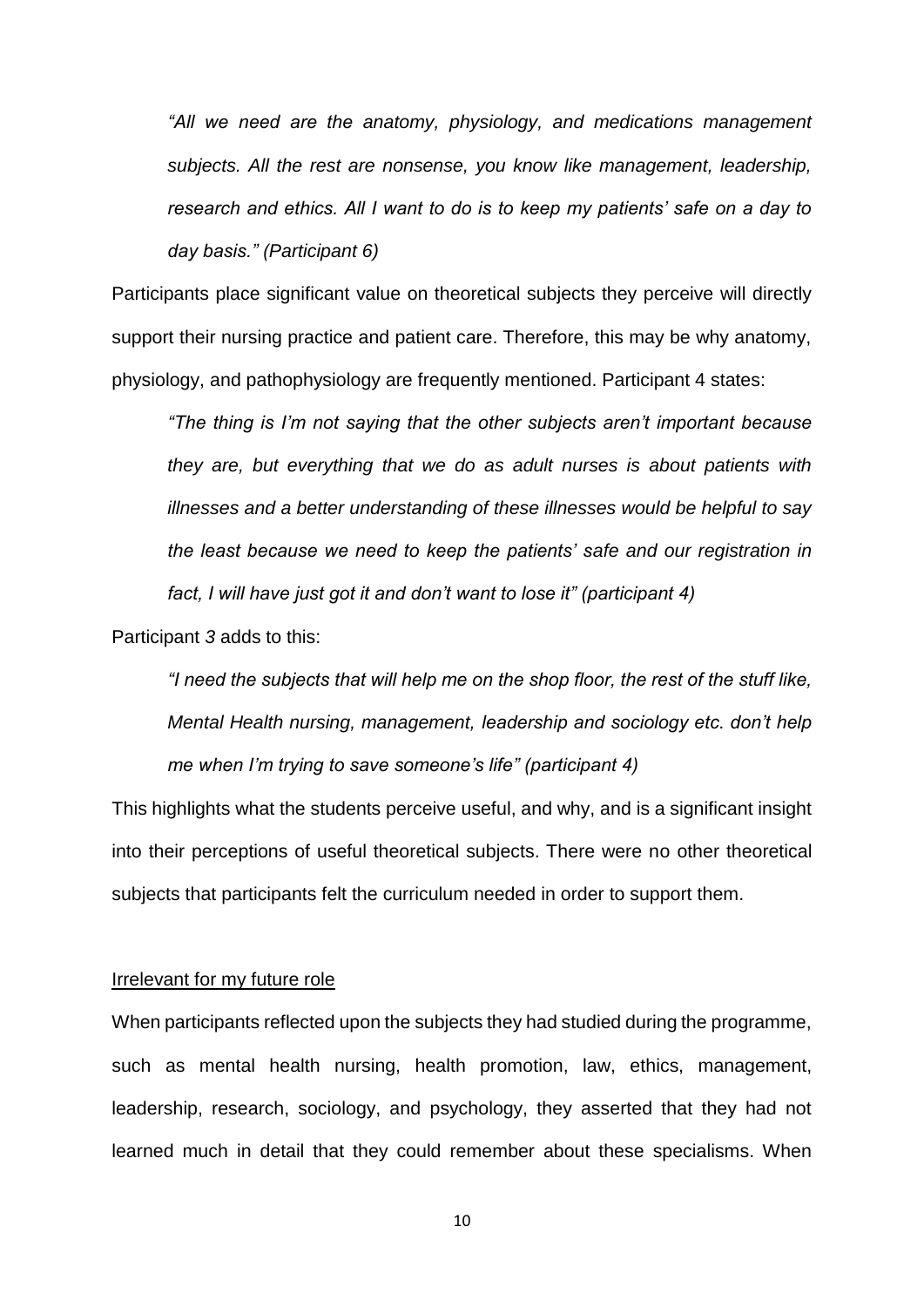probed as to why this would be the case, the majority of participants' answers pertained to these subjects not being useful in clinical practice, as such they approached the assessments to get a pass mark, and approached their learning in a superficial surface manner. Rationale for this was that participants perceived these subjects as irrelevant to their practice, and so this was the reason they approached their learning in this surface way. The following excerpts from three participants 17, 1 and 13 demonstrate this significant finding:

*"Oh all that stuff about research and leadership it's of no use to me all I want is to be a nurse. So when assignments came in, I did them, got a pass and concentrated on the important stuff, you know like learning medications" (participant 17)*

*"All these other subjects I just do to pass to get through the course, you know the stuff like health promotion and sociology, it's a case of passing the assignment and moving on" (participant 1)*

*"Seriously I have too much more relevant stuff to learn about than rubbish like public health and health promotion, so I got that done and moved on" (participant 13)* 

Comments such as these were extremely common in the interviews, when discussing subjects and the majority of participants believe they simply need theoretical subjects which they can use in practice immediately.

#### Can we have some more?

Sixteen participants discussed how, within first year and second year, there was a strong component in the curriculum of anatomy, physiology, and pathophysiology. However, participants craved more physiology and pathophysiology that although this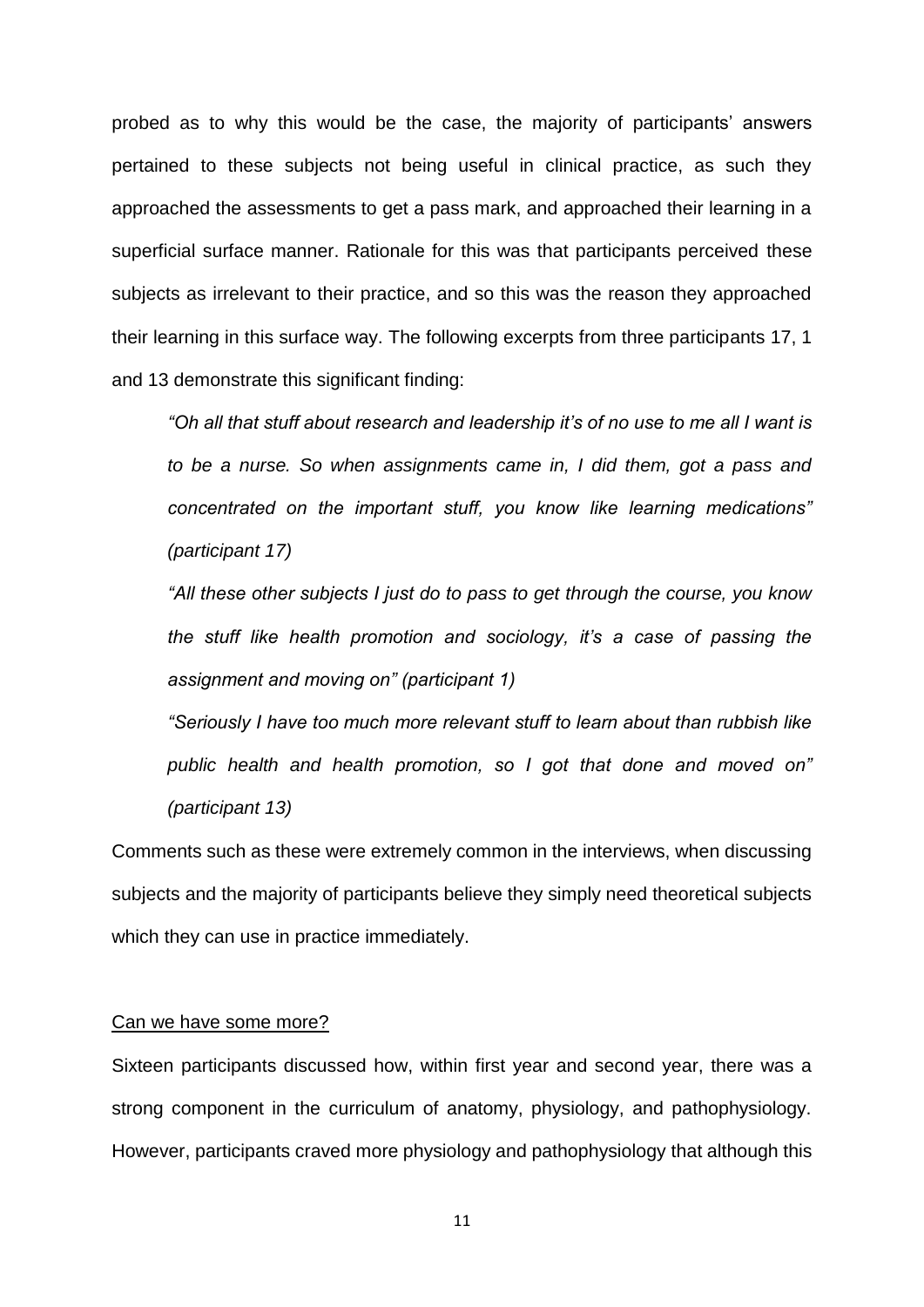was not a strong enough component in the final year, as they were learning subjects such as leadership, which was to prepare them for registrant status, they wanted more. Of these sixteen participants, fourteen discussed how they believed there should be a strong link to anatomy, physiology, and pathophysiology in the final year as a way of consolidating learning. It was suggested that this would assist with feelings of preparedness and confidence for registration. Participant 1 expresses her anxiety and demonstrates this:

*"The thing is we had anatomy, physiology and pathophysiology in both years one and two, and now I think that we really need it more so than ever" (participant 1)*

Participant 16 recognises the use of anatomy and physiology taught in university, and its relevance to clinical practice:

*"Anatomy and physiology in the first year was so hard, but I can see now why it was, as I needed to know this stuff before going onto placement where I had people's lives to deal with I knew I tried harder to learn these subjects over the other stuff" (participant 16)*

Participant 3 suggests:

*"well we had it in the first few years and that was good but actually now that I'm ready to qualify I'm thinking ok so I want to try and link things myself to illnesses and I'm wondering why these are happening, but I just don't know, I just think that I need more physiology and pathophysiology…the role of the nurse is now so medical and we need to know this stuff" (participant 3)*

*Participant 13* further echoes this: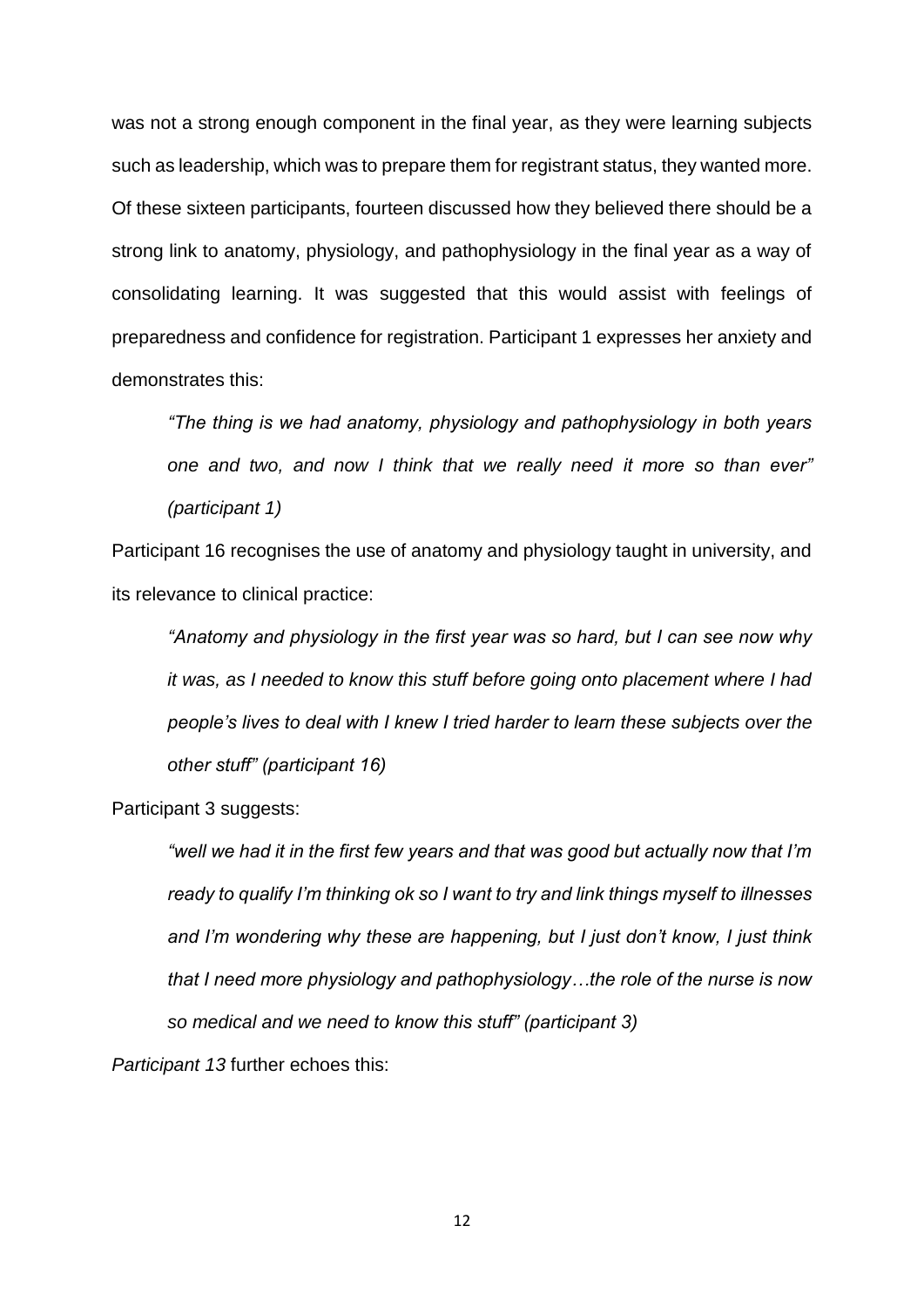*"I would feel more settled and ready to qualify if I knew more in depth about these conditions, even little recaps would be nice, and I suppose that it's sort of about me going to learn at home" (participant 13)*

Furthermore, whilst participants do suggest they require more anatomy, physiology, and pathophysiology at the latter end of the programme, they do identify that they should take account of their own learning to support any deficits. This demonstrates how students understand the need to take control of their learning, as part of being professional final year students. Whilst participants suggest they understand they should undertake their own private study, many confess to not doing this. Often the rationale for this was a lack of extra time, as the full time nature of the programme appears to inhibit additional study.

## **Discussion**

The findings of this research demonstrate the student nurses in this study perceive that the sciences, such as anatomy, physiology, and pathophysiology, are the most important theoretical subjects to learn for practice as a registrant. This perspective from student nurses contests previous literature (Pennbrant et al, 2013; Pike and O'Donnell, 2010; Wolff, Pesut and Regan, 2010; Kelly and Courts, 2007; McKenna et al, 2006; Greenwood, 2000) which explored both student nurses' perceptions of practice preparedness and that of registrants.

Whilst the only theoretical subjects that participants perceived to be essential to practice were the science-based subjects, such as anatomy, physiology, and pathophysiology. McVicar, Clancy and Mayes (2010) note how it has been recognised internationally that the sciences are problematic for student nurses to learn. It has further been suggested that registrants in Sweden (Danielson and Berntsson, 2007)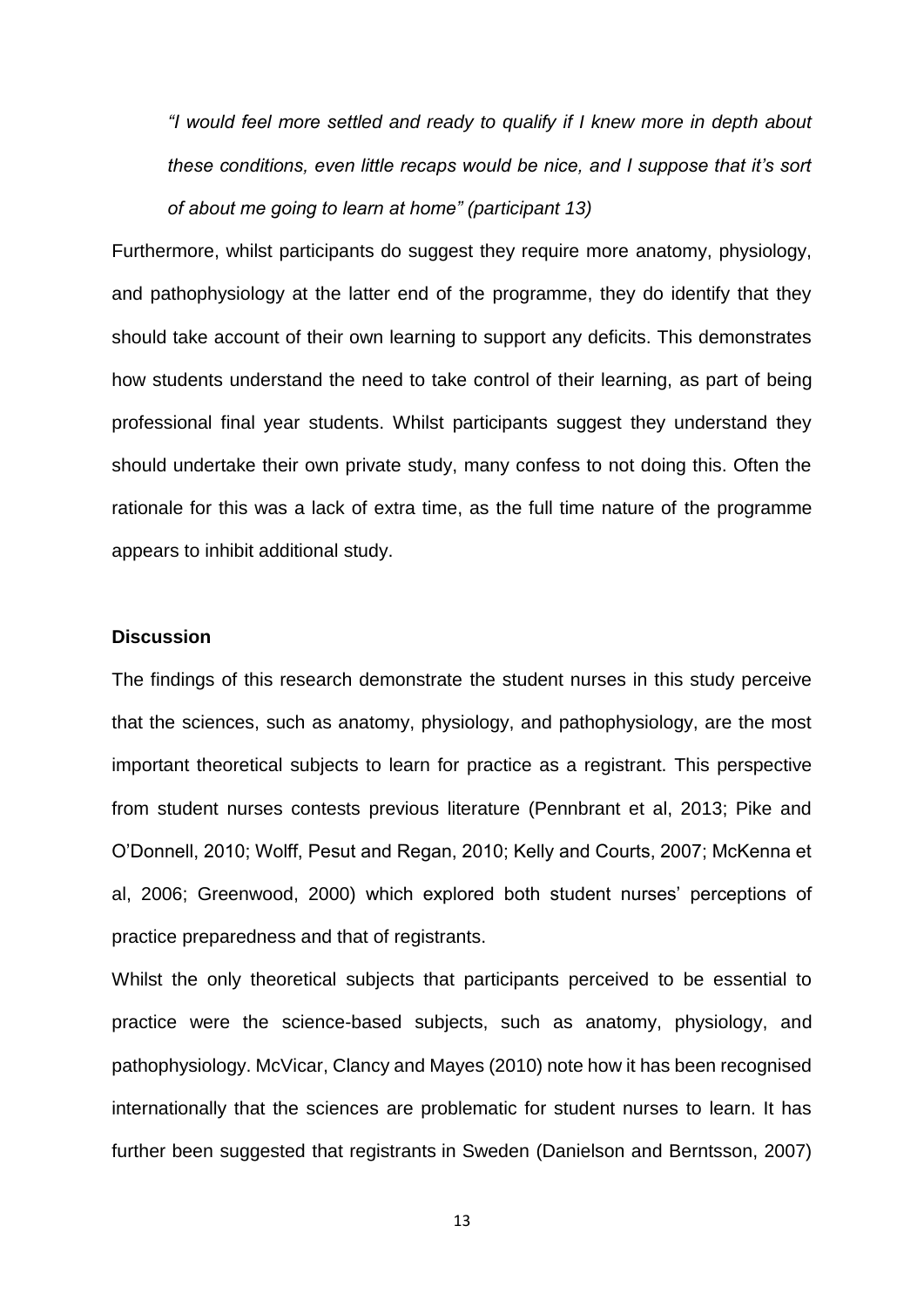and Ireland (Mooney, 2007) have perceived their knowledge of pharmacology and the sciences were lacking. The participants within this research did not consider difficulty an issue in relation to their understanding of the sciences. It has previously been suggested that student nurses do not enjoy learning the sciences (Dunn, Osborne and Rakes, 2013; Salamonson and Lantz, 2005; Elberson et al, 2001). However, the findings of this research contradict this, as participants stated they craved more science within the curriculum, due to the perception that this was of more use in direct clinical practice, and would support their move to registrant. Equally, it was perceived that through understanding the sciences, this allows patients to be unharmed through having the knowledge to provide care, as opposed to other subjects.

Participants suggested they would make more of an effort to learn these subjects in a more meaningful way, because of their perceived relevance to practice and delivering direct patient care. The perception by patients, doctors, and the public is that nurses should have an advanced level of understanding of the sciences (Davis, 2010; Friedel and Treagust, 2005; Jordan et al, 2000). In terms of learning the sciences, the participants appear to understand and mirror the literature in relation to sciences being needed within clinical practice. However, potentially more important is that it appears there is a lapse in understanding of the importance of the other components of nursing education. Willis (2015) highlighted how skills and knowledge once considered advanced or post-registration, should now be taught within the pre-registration curriculum, due to them now being essential for nurses in practice.

Findings from this research have identified that student nurses perceive there were some theoretical subjects that students did not find of direct use within clinical practice. These subjects were law, ethics, sociology, health promotion, research, leadership and management. For these subjects, the participants' motivation to learn was to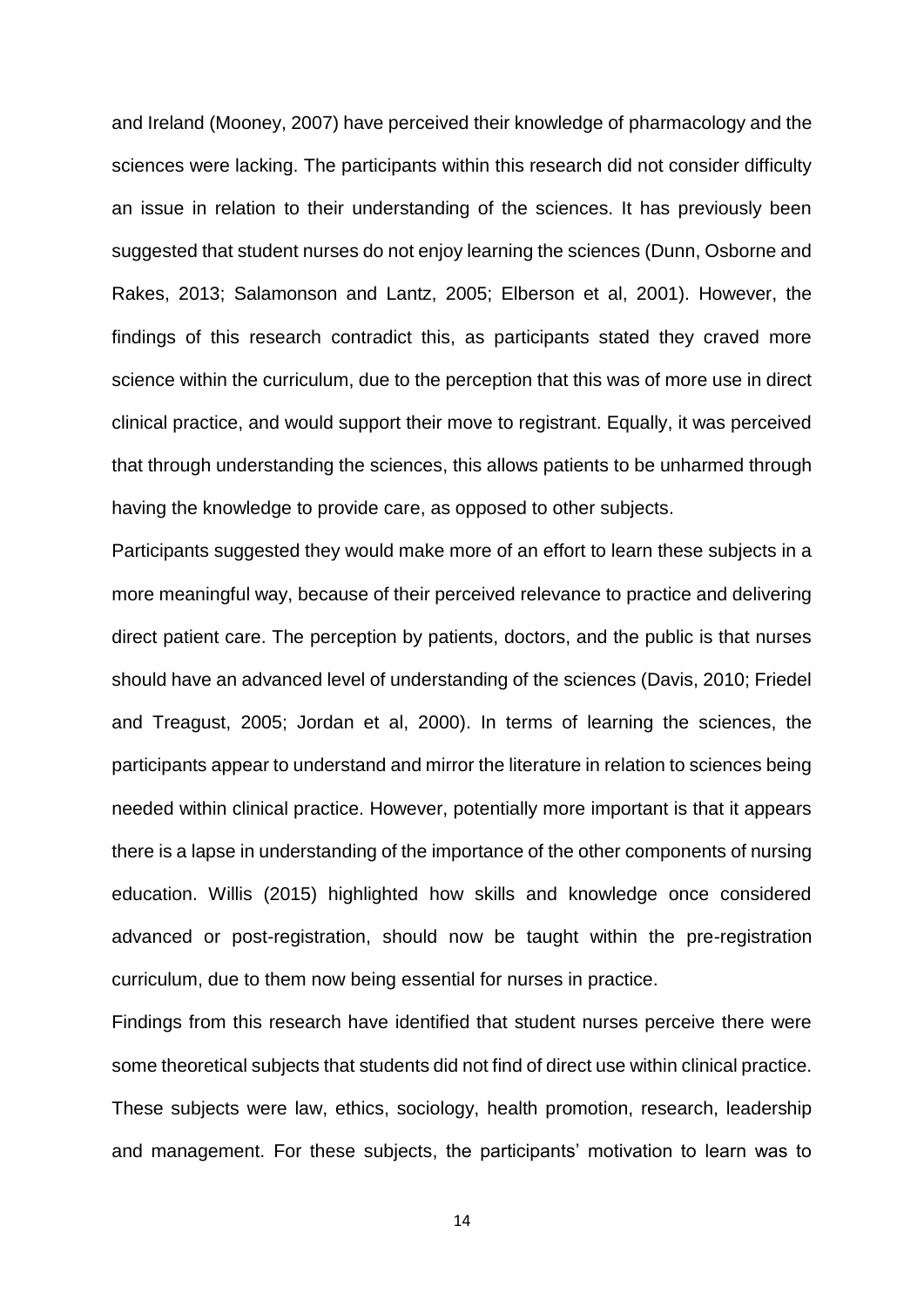simply pass the assessment. As stated previously within the literature, there is a clear outline of what the NMC (2010) expects newly qualified nurses to be able to have as a skill set, and this includes subjects such as leadership, management, health promotion, and sociology. The students in this study demonstrated that they approach their learning of these subjects in a superficial manner, and this is potentially concerning due to the students lack appreciation of the subject's importance. Coincidentally, it was also highlighted by Willis (2015) that very few new registrants, within the UK, understand the use of research and apply it to practice. This highlights how curricula should respond to this and encourage research within programmes, as this would make a significant positive difference to patient care. It is important for student nurses to understand that whilst delivering direct care to patients in clinical practice is essential, there is a requirement to have an awareness and appreciation of other aspects of knowledge that support clinical practice in a non-direct way. These subjects do not appear to be important for final year student nurses when delivering patient care, or when discussing providing nursing care. This means that there are potentially gaps in care provided, and that the holistic role of the nurse is not accounted for. Future nursing practice and patient care may be affected, due to the assumptions made by students who take this approach to learning what they believe is important for clinical practice.

A potential reason for the student's assumption that some theoretical subjects are more and less important than others, may be due to many educational programmes being three years in duration. The duration of three years often includes a high amount of theory and practice hours to be completed in this period. It is often difficult for undergraduates to manage their time, and the additional competing demands on preregistration time such as additional working, and social time. In addition to this,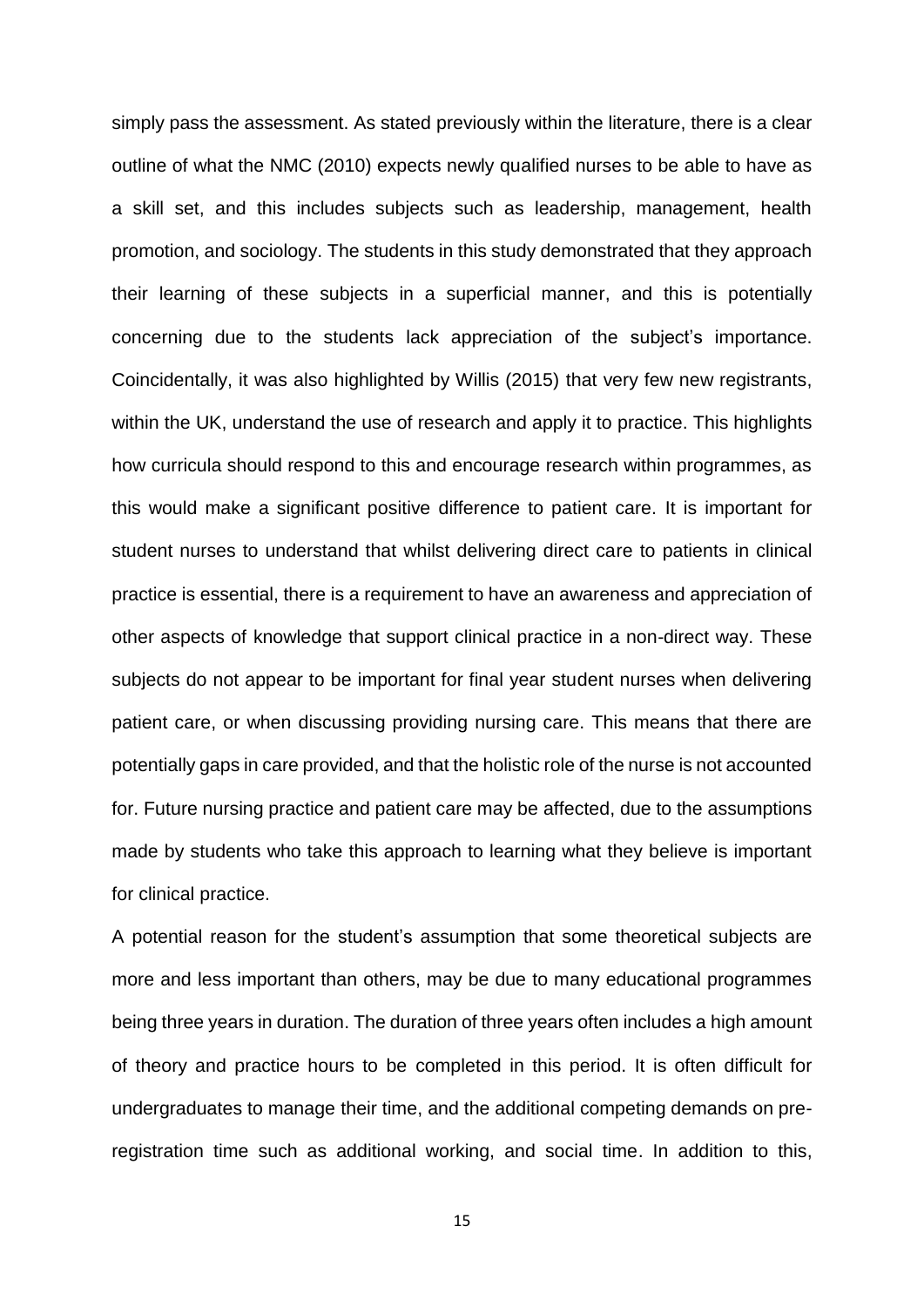students often have little time to make sense of the theory, and to understand this application of theory to the practice context. Another rationale for students taking this approach to their learning may be that teaching and learning approaches, which could be utilised to assist students with understanding the relevance of many of these subjects, may not be utilised, and as such, this could be a potential area for future exploration. Taking all of this into account, there is also the added pressure of undergraduates being largely judged by meeting competencies and placement expectations, through their practice placements, in university and when preparing for their jobs. Therefore this may also be another reason for them to put the onus directly on the subjects that they perceive would help them to achieve this, such as focussing on the short term and immediate assessments in practice.

Additionally, whilst pre-registration student nurses may perceive aspects of the curriculum to be irrelevant to them, often programme teams work against a prescriptive set of educational standards. Although, the findings of this research do highlight how the technocratic content may drive the curricula, it is up to academic staff to develop programmes, which encourage students to learn subjects that they may perceive may be irrelevant to their practice. This could also allow students to see how all aspects of the curricula are relevant and fit to make a well-rounded nurse who has the ability to critically think, have decision-making skills and can promote health.

#### **Limitations**

Limitations to this study have commonalities with any other research that uses qualitative approaches. The limitations of this research are that the sample was a small size from one institution; therefore, this study does provide an in-depth snapshot of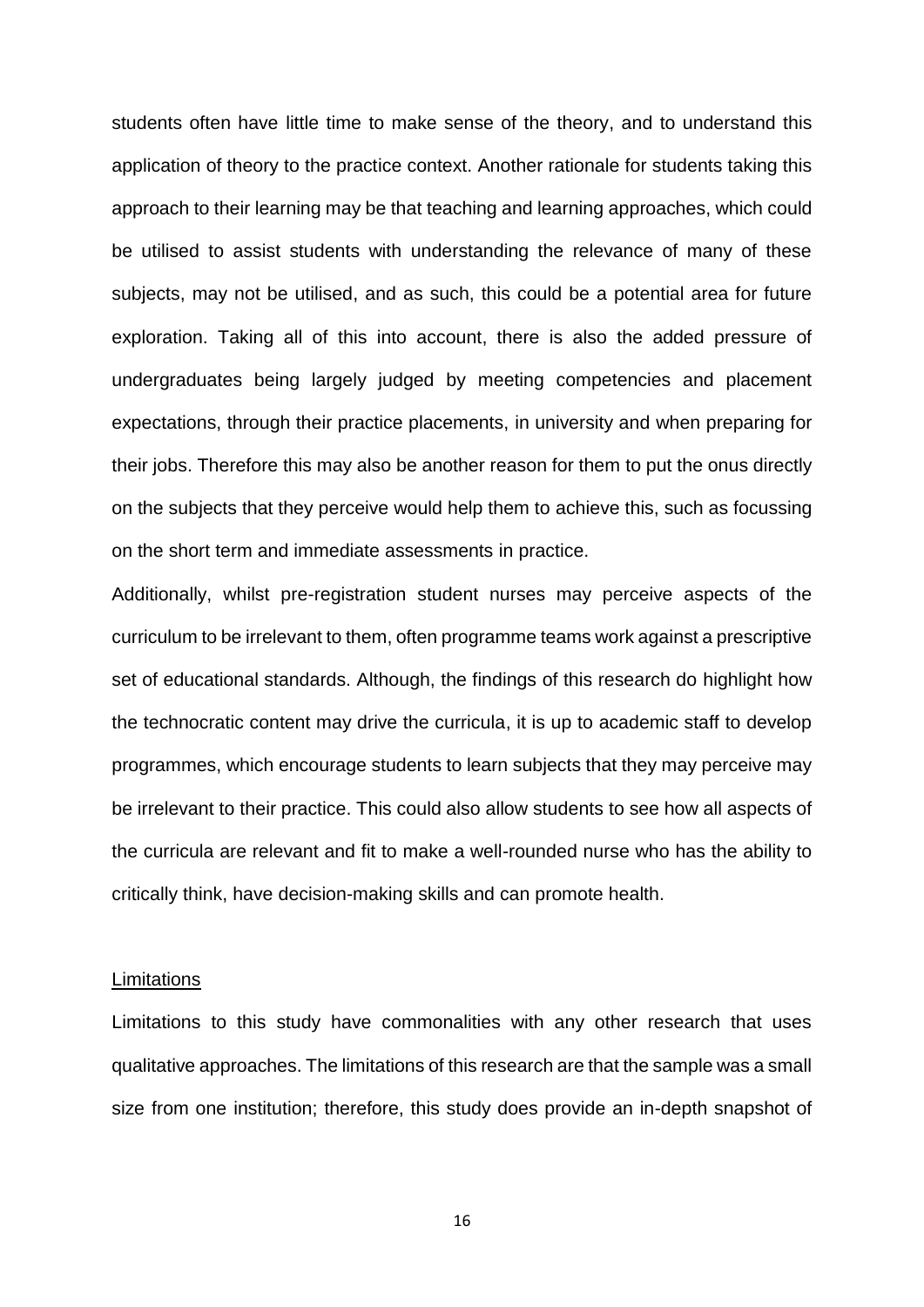the phenomenon of what this group of final year student nurses perceive, in relation to their pre-registration education.

Acknowledgement has been made that a small sample size was used, yet the rationale for this was stated. Similar sized groups have been used in previous nursing research studies (Watts and Davies, 2014), adding justification that this sample size is acceptable.

Examining perceptions can have limitations, and it should be acknowledged that this was considered. Potential limitations of examining perceptions, particularly from this small unique group, could be that there is an altered view by them in their outlook. However, it is important to consider what can be learned from this group, in terms of how they perceive their nurse education, and establish why this may be the case. The timing of the data collection can also have its own limitations, as it could be questioned if the data was collected, for example six months post-registration, would the outcomes be any different, and as such, this highlights a potential area of future.

#### **Conclusion**

The aim of the study was to explore what theoretical knowledge pre-registration student nurses perceived was useful from their programme of study. While some comparisons can be made between the works of others, the perspective of this study is different because it focuses upon the perceptions of final year student nurses. An insight has been gained into what knowledge student's value for their practice. This research has identified what theoretical subjects student nurses perceive to be to be of use within their nursing education, and why this is the case. It is clear that for this group of student nurses the motivations for learning are to ensure that they have superficial knowledge to be able to survive within clinical practice when on duty,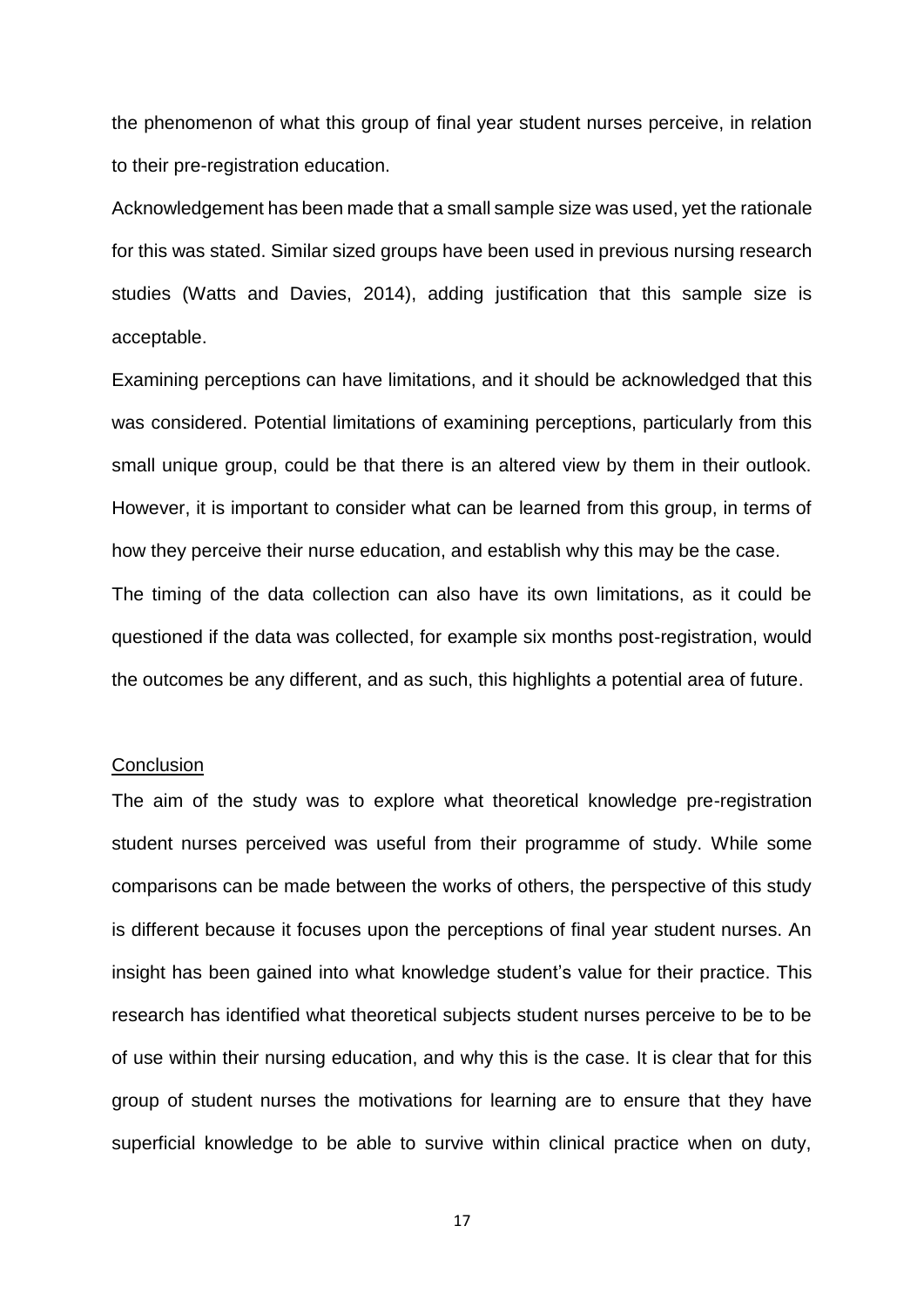without causing harm to patients and equally to ensure that their ability to practice is not affected. This approach to learning has highlighted potential gaps within the knowledge that student nurses possess which may affect their future practice. Therefore, if future student nurses, locally, nationally, or globally, take the position to disregard theoretical knowledge that has been exposed, then nursing knowledge, practice, and patient care would be diminished, and the implications of this could be detrimental for patients. In view of making a positive contribution to nurse education, the timing of this research is extremely important.

The preparation of nurses to become a professional encompasses a range of knowledge and skills and this research has illuminated this. Learning the correct skills and knowledge for practice, understanding how theory and practice link, and meeting the prescribed curricula in terms of regulatory bodies are the case for nursing students who have to meet the intended professional standards. It is imperative that student nurses are adequately prepared with the skills, knowledge, and experience to practice, not only now but also for the future, to ensure that the public are protected.

## References

Andre, K. and L. Barnes (2010). "Creating a 21st century nursing work force: Designing a Bachelor of Nursing program in response to the health reform agenda." Nurse Education Today **30**(3): 258-263.

British Educational Research Association (2011). Ethical guidelines for ethical research. London, BERA.

Brown Wilson, C. and P. Clisset (2010). "Involving older people in research: practical considerations when using the authenticity criteria in constructivist inquiry." Journal of Advanced Nursing **67**(3): 677-686.

Butler, J. (2003). "Research in the place you work: Some ethical issues." Bulletin of medical ethics (185): 21-23.

Clucas, C. and H. Chapman (2014). "Respect in final-year student nurse-patient encounters- an interpretative phenomenological analysis." Health Psychology and Behavioural Medicine **2**(1): 671-685.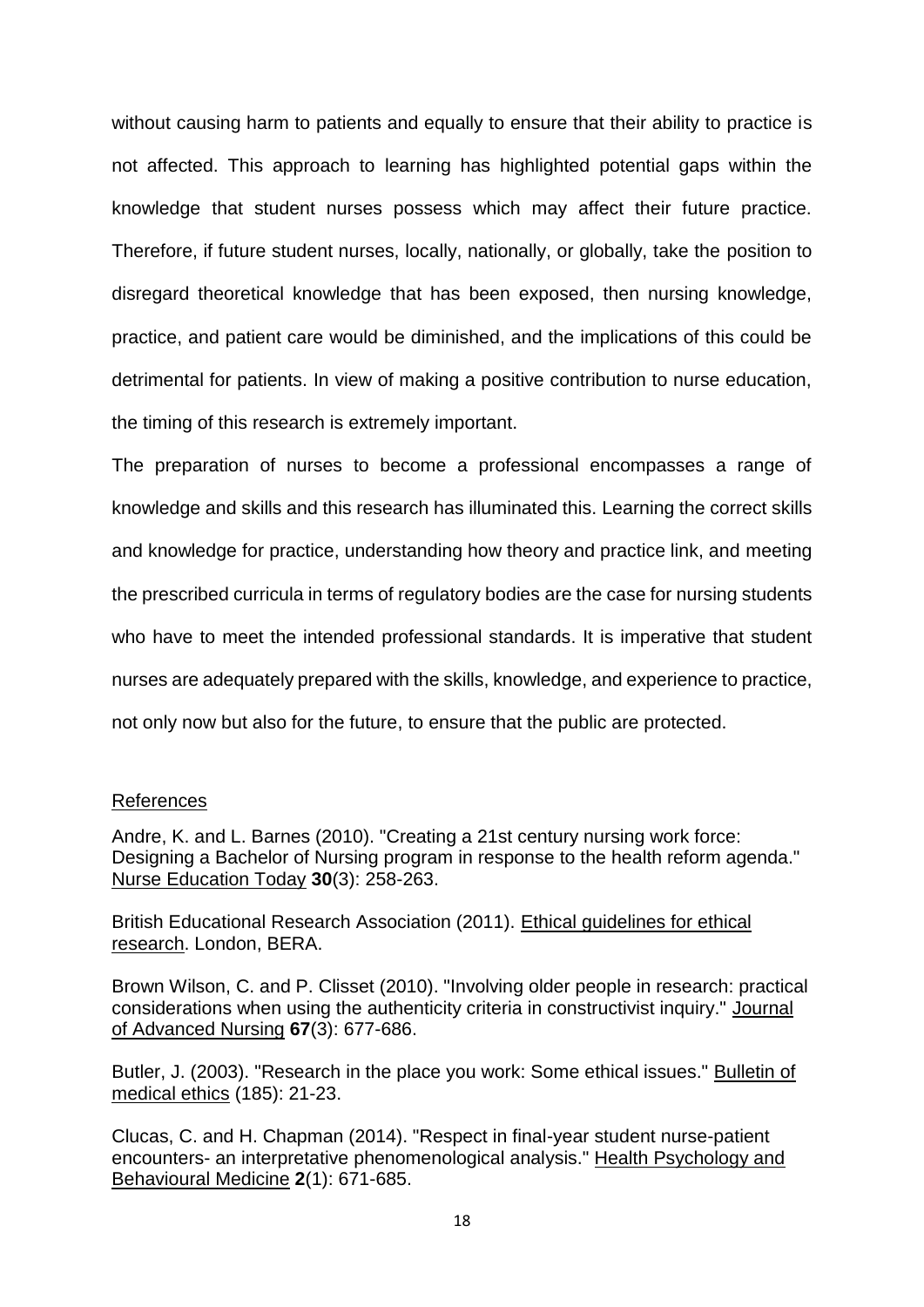Cohen, L., L. Manion and K. Morrison (2007). Research Methods in Education. Oxon, Routledge.

Cresswell, J. (2007). Qualitative inquiry research design: Choosing among five approaches. California, Sage.

Danielson, E. and L. Berntsson (2007). "Registered nurses' perceptions of educational preparation for professional work and development in their profession." Nurse Education Today **27**(8): 900-908.

Davis, G. (2010). "What is provided and what the registered nurse needs-bioscience learning through the pre-registration curriculum." Nurse Education Today **30**: 707- 712.

DiCicco-Bloom, B. and B. Crabtree (2006). "The qualitative research interview." Medical Education (40): 314-321.

Dunn, K., C. Osborne and G. Rakes (2013). "It's not my fault: Understanding nursing students' causal attributions in Pathophysiology." Nurse Education Today **33**: 828- 833.

Edmonson, C., McCarthy, C., Trent-Adams, S., McCain, C., Marshall, J., (January 31, 2017) "Emerging Global Health Issues: A Nurse's Role" OJIN: The Online Journal of Issues in Nursing Vol. 22, No. 1, Manuscript 2

Elberson, K., A. Vance, N. Stephenson and R. Corbett (2001). "Cooperative learning: a strategy for teaching Pathophysiology to undergraduate nursing students." Nurse Educator **26**(6): 259-261.

Felstead, I. and K. Springett (2016). "An exploration of role model influence on adult nursing students' professional development: A phenomenological research study." Nurse Education Today **37**: 66-70.

Fosnot, C., T. and R. Perry (2005). Constructivism: Theory, Perspectives, and Practice. New York, Teachers College Press.

Friedel, J. and D. Treagust (2005). "Learning bioscience in nursing education: perceptions of the intended and prescribed curriculum." Learning in Health and Social Care **4**(4): 203-216.

Gerrish, K. and A. Lacey, Eds. (2006). The research process in nursing. London, Blackwell.

Graneheim, U., H. and B. Lundman (2004). "Qualitative content analysis in nursing research: concepts, procedures and measures to achieve trustworthiness." Nurse Education Today **24**(2): 105-112.

Gray, D. (2014). Doing research in the real world. London, Sage.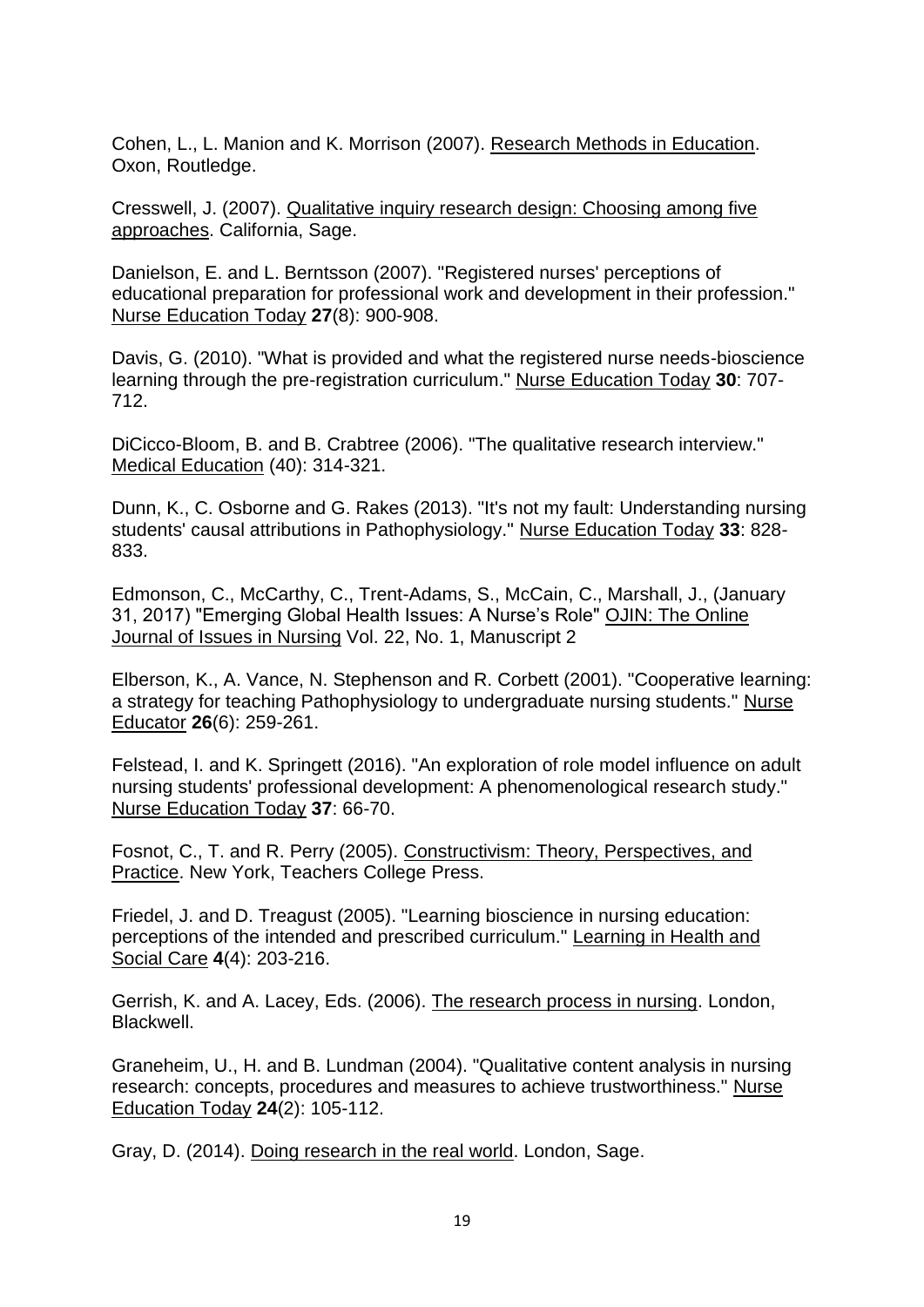Greenwood, J. (2000). "Critique of the graduate nurse: an international perspective." Nurse Education Today **20**(1): 17-23.

Jordan, S., S. Philpin, S. Davies and M. Andrade (2000). "The biological sciences in mental health nursing; stakeholders' perspectives." Journal of Advanced Nursing **32**(4): 881-891.

Kelly, S. and N. Courts (2007). "The professional self-concept of new graduate nurses." Nurse Education in Practice **7**(5): 332–337.

Lankshear, C. and M. Knobel (2006). A handbook for teacher research: From design to implementation. New York Press, Open University Press.

Lauckner, H., M. Paterson and T. Krupa (2012). "Using Constructivist Case Study Methodology to Understand Community Development Processes: Proposed Methodological Questions to Guide the Research Process." The Qualitative Report. **17**(25): 1-22.

Laurencelle, F., J. Scanlan and A. Brett (2016). "The meaning of being a nurse educator and nurse educators' attraction to academia: A phenomenological study." Nurse Education Today (39).

Liu, M., Y. Lei, Z. Mingxia and Y. Haobin (2010). "Lived experiences of clinical preceptors: a phenomenological study." Nurse Education Today (30): 804-808.

Lyons, E. and A. Coyle (2007). Analysing Qualitative Data in Psychology. London, Sage.

McKenna, H., D. Thompson, R. Watson and I. Norman (2006). "The good old days of nurse training: Rose-tinted or jaundiced view?" International Journal of Nursing Studies **43**(2): 135-137.

McVicar, A., J. Clancy and N. Mayes (2010). "An exploratory study of the application of biosciences in practice, and implications for pre-qualifying education." Nurse Education Today **30**: 615-622.

Mooney, M. (2007). "Facing registration: the expectations and the unexpected." Nurse Education Today **27**: 840-847.

NHS England (2013). The NHS belongs to the people: A call to action. London, NHS.

Nielsen, A. E., J. Noone, H. Voss and L. R. Mathews (2013). "Preparing nursing students for the future: An innovative approach to clinical education." Nurse Education in Practice **13**(4): 301-309.

Nursing and Midwifery Council (NMC) (2015). The Code: Professional Standards of Practice and Behaviour for Nurses and Midwives. London, NMC. Nursing and Midwifery Council (NMC) (2010). Standards for Pre-Registration Nursing Education. London, NMC.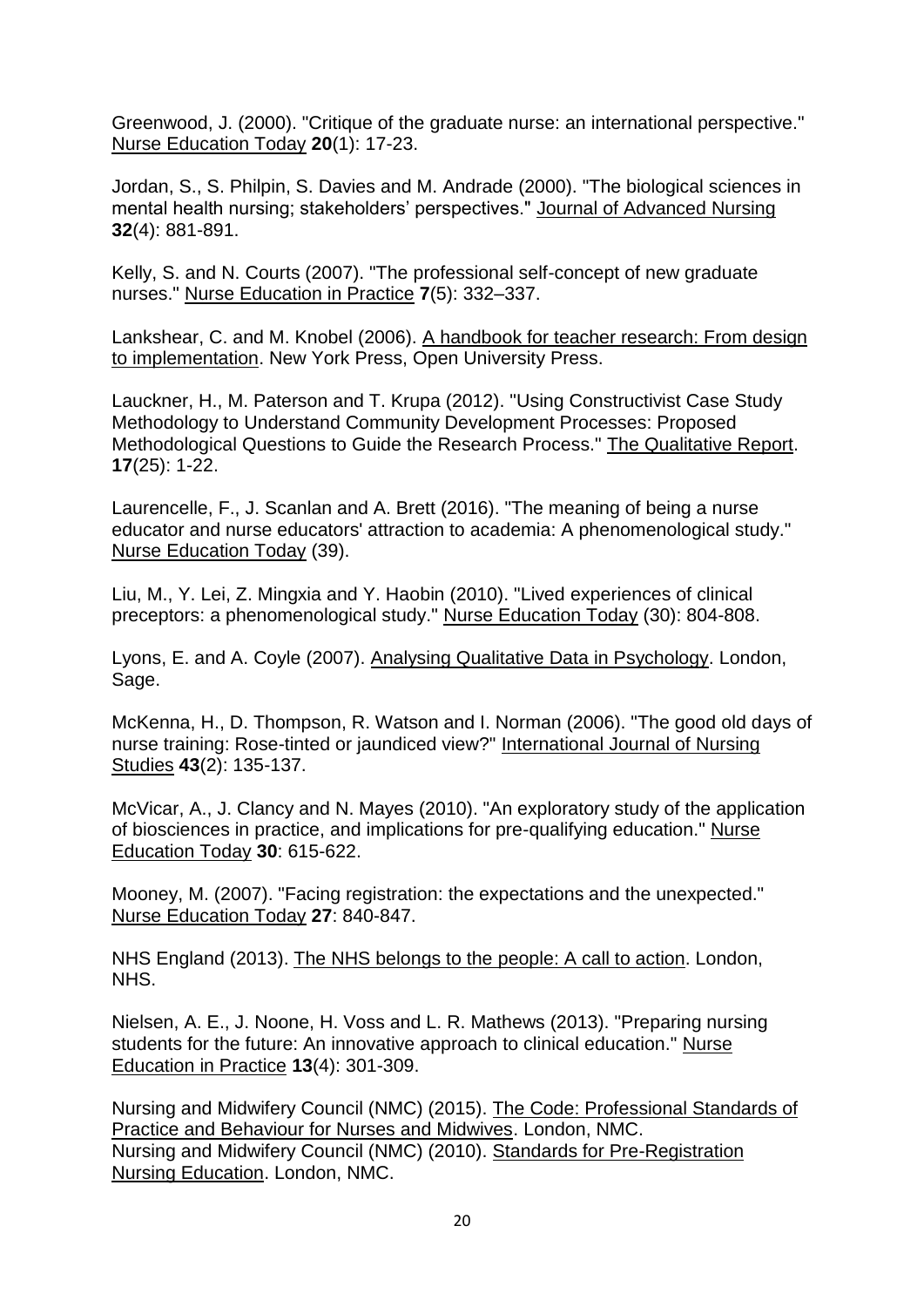Oiler, C. (1982). "The phenomenological approach to nursing research." Nursing Research **31**(3): 178–181.

Oppenheim, A. (1996). Questionnaire Design, Interviewing and Attitude Measurement. London, Pinter Publishers.

Parahoo, K. (2014). Nursing Research: principles, process and issues. 3<sup>rd</sup> ed. London, Palgrave Macmillan.

Pennbrant, S., M. Skyvell Nilsson, J. Öhlén and A. Rudman (2013). "Mastering the professional role as a newly graduated registered nurse." Nurse Education Today (33): 739-745.

Pike, T. and V. O'Donnell (2010). "The impact of clinical simulation on learner selfefficacy in pre-registration nursing education." Nurse Education Today **30**(5): 405– 410.

Polit, D. and C. Beck (2010). Essentials of nursing research: Appraising evidence for nursing practice. Philadelphia, Lippincott Williams & Wilkins.

Pope, C. & Mays, N. 2006, Qualitative Research in Health Care, 3rd edn, Blackwell Publishing Ltd, Oxford.

Rebar, C., C. Gersch, C. Macnee and S. McCabe (2011). Understanding nursing research: Using research in evidence based. Philadelphia, Lippincott William & Wilkins.

Royal College of Nursing (RCN) (2011). Research Ethics: RCN guidance for nurses. London, RCN.

Salamonson, Y. and J. Lantz (2005). "Factors influencing nursing students' preference for hybrid format delivery in a Pathophysiology course." Nurse Education Today **25**: 9-16.

Smith, J. A. (2007). "Hermeneutics, human sciences and health: Linking theory and practice." International Journal of Qualitative Studies on Health and Well-Being **2**: 3- 11.

Smith, J., P. Flowers and M. Larkin (2009). Interpretive Phenomenological Analysis: Theory, Method and Research. London, Sage.

Smith, J. and M. Osborn (2008). Interpretive Phenomenological Analysis. Qualitative Psychology: A practical guide to methods. J. Smith. London, Sage.

Streubert, H. and D. Carpenter (2011). Qualitative research in nursing: advancing the humanistic imperative. Philadelphia, Wolters Kluwer.

Turale, S. (2011). "Preparing nurses for the 21st century: Reflecting on nursing shortages and other challenges in practice and education." Nursing & Health